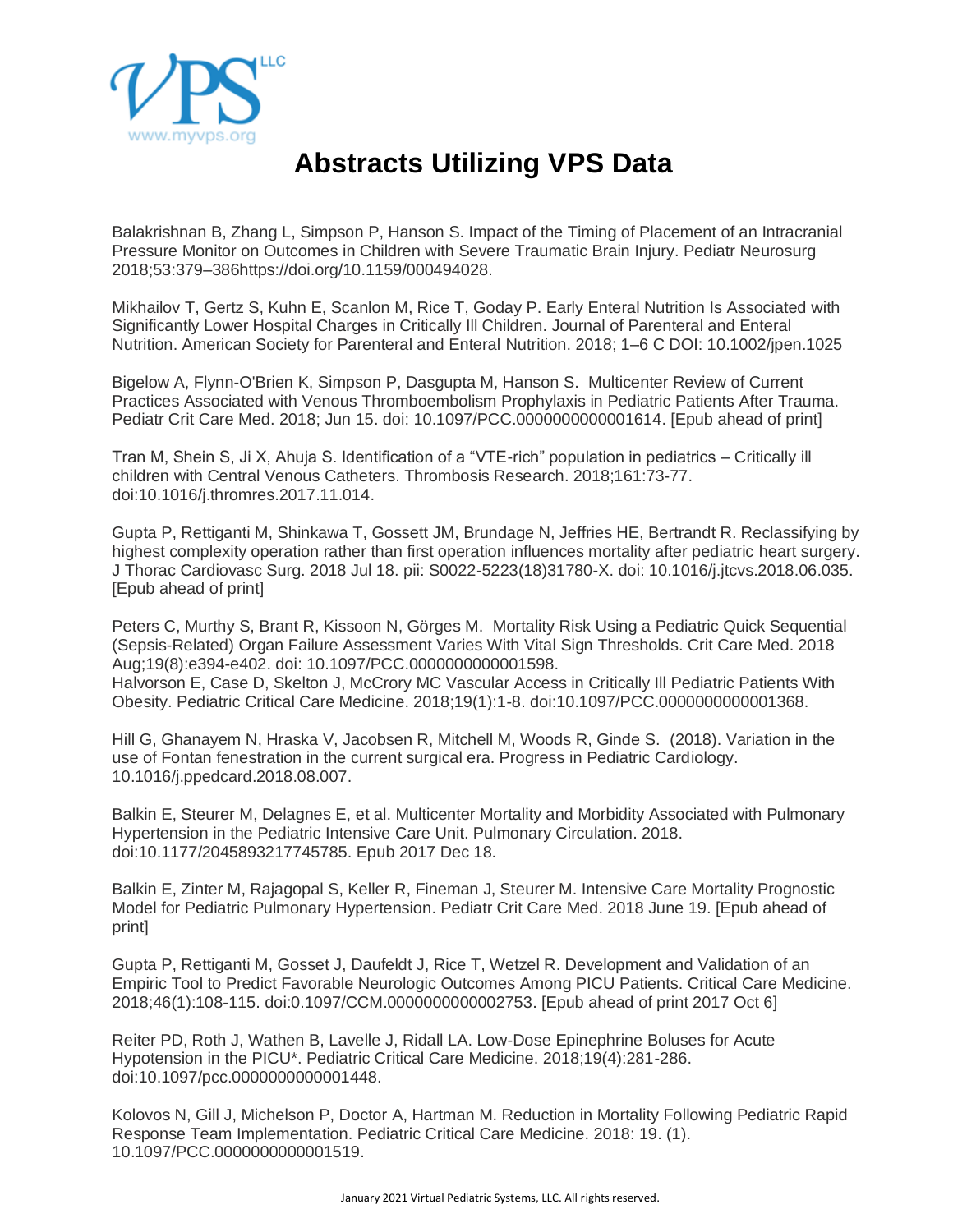

Edwards J, Boscardin W, Lucas A, Dudley R. Repeated critical illness and unplanned readmissions within 1 year to PICUs. Critical Care Medicine. 2017;45(8):1276-1284.

Flynn-O'Brien K, Fallat M, Rivera F, et al. Pediatric Trauma Assessment and Management Database: Leveraging Existing Data Systems to Predict Mortality and Functional Status after Pediatric Injury. Journal of The American College Of Surgeons. 2017;224:933-944.

Geneslaw A, Jia J, Lucas R, Agus M. Pediatric intermediate care and pediatric intensive care units: PICU Metrics and an Analysis of Patients that use both. Journal of Critical Care. 2017;41:268-274. doi:DOI:

Ortmann L, Manimtim W, Lachica C. Outcomes of Tracheostomy in Children Requiring Surgery for Congenital Heart Disease. Pediatric Cardiology. 2017;38(2):296-301. doi:10.1007/s00246-016-1512-6. Original Article First Online: 21 November 2016

McCrory M, Spaeder M, Gower E, Nakagawa T, et al. Time of Admission to the PICU and Mortality. Pediatric Critical Care Medicine. 2017;18(10):915-923. doi:10.1097/PCC.0000000000001268 Feature Article.

Patel M, Travers C, Stockwell J, Geller R, Kamat P, Grunwell J. Analysis of Interventions Required in 12,021 Children with Acute Intoxications Admitted to PICUs. Pediatric Critical Care Medicine. 2017;18(7):e281-e289. doi:10.1097/PCC.0000000000001187.

Russell R, Rettiganti M, Brundage N, Jeffries H, Gupta P. Performance of Pediatric Risk of Mortality Score Among Critically Ill Children with Heart Disease. World Journal for Pediatric and Congenital Heart Surgery . 2017;8(4):427-434. doi:10.1177/2150135117704656.

Doctor A, Zimmerman J, Agus M, et al. Pediatric Multiple Organ Dysfunction Syndrome: Promising Therapies. Pediatric Critical Care Medicine. 2017;18(3):S67-S82. doi:10.1097/pcc.0000000000001053.

Shein S, Slain K, Clayton J, McKee B, Rotta A, Wilson-Costello D. Neurologic and Functional Morbidity in Critically Ill Children with Bronchiolitis\*. Pediatric Critical Care Medicine. 2017;18(12):1106-1113. doi:10.1097/pcc.0000000000001337.

Edwards J, Lucas A, Boscardin W, Dudley R. Repeated Critical Illness and Unplanned Readmissions Within 1 Year to PICUs\*. Critical Care Medicine. 2017;45(8):1276-1284. doi:10.1097/ccm.0000000000002439.

Leroue M, Good R, Skillman H, Czaja A. Enteral Nutrition Practices in Critically Ill Children Requiring Noninvasive Positive Pressure Ventilation\*. Pediatric Critical Care Medicine. 2017;18(12):1093-1098. doi:10.1097/pcc.0000000000001302.

Edwards JD, Houtrow AJ, Lucas AR, et al. Children and young adults who received tracheostomies or were initiated on long-term ventilation in pediatric ICUs. Pediatric Critical Care Medicine. 2016;17(8):e324-334.

Gall C, Wetzel R, Kolker A, Kanter R. Pediatric Triage in a Severe Pandemic: Maximizing Survival by Establishing Triage Thresholds. Critical Care Medicine. 2016;44(9):1762-1768. doi:10.1097/CCM.0000000000001759.

Flynn-O'Brien K, Fallat M, Rice T, Rivera R. Improving Risk-Adjusted Mortality Modeling in Pediatric Trauma with a Novel Dataset. Pediatrics. 2016;137:270A. doi:10.1542/peds.137.Supplement\_3.270A .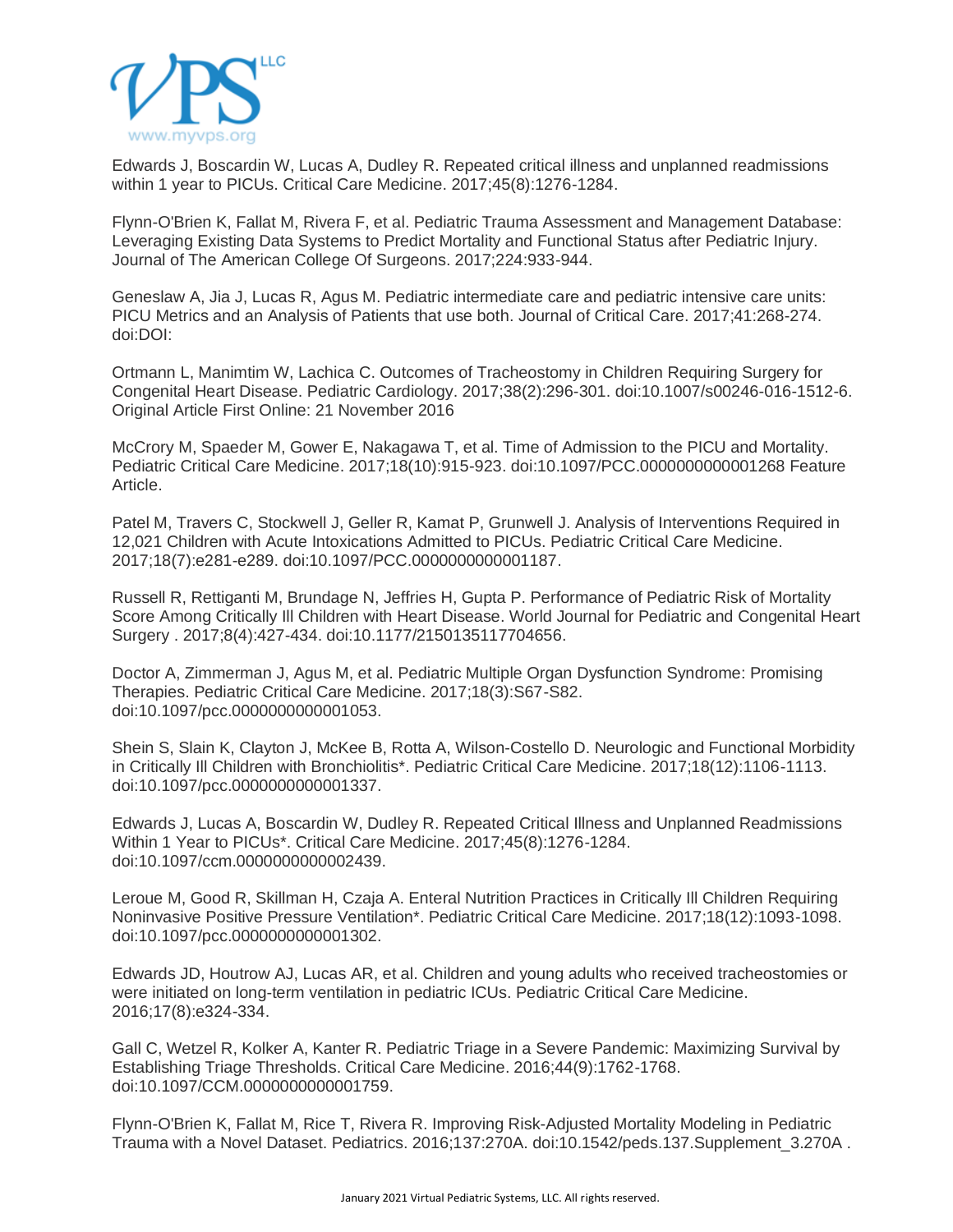

Coro M, Spaeder M, Penk J, Levin A, Futterman C. Unscheduled Pediatric Intensive Care Unit Admissions in Patients with Cardiovascular Disease, Clinical Features and Outcomes. World Journal for Pediatric and Congenital Heart Surgery. 2016; 7(4): 454-459. doi: 10.1177/2150135116648308.

Meyer M, Mikhailov T, Kuhn E, Collins M, Scanlon M. Pediatric Specialty Transport Teams are not Associated with Decreased 48-Hour Pediatric Intensive Care Unit Mortality: A Propensity Analysis of the VPS, LLC Database. Air Medical Journal. 2016;35(2): 73-78. doi:

Field-Ridley A, Dharmar M, Steinhorn D, McDonald C, Marcin J. ICU-Acquired Weakness is Associated with Differences in Clinical Outcomes in Critically Ill Children. Pediatr Crit Care Med. 2016;17(1):53-7. doi: 10.1097/PCC.0000000000000538.

Gupta P, Rettiganti M, Rice T, Wetzel R. Impact of 24/7 In-Hospital Intensivist Coverage on Outcomes in Pediatric Intensive Care: A Multi-Center Study. Am J Respir Crit Care Med. 2016 Jul 1. [Epub ahead of print]. doi:10.1164/rccm.201512-2456OC.

McCrory M, Lee K, Scanlon M, Wakeham M. Predictors of need for mechanical ventilation at discharge after Tracheostomy in the PICU. Pediatric Pulmonology. 2016;51(1):53-59. doi:10.1002/ppul.23195. Epub 2015 Mar 30.

Heneghan J, Lansell A, Domowicz D, Shein S. Intensive Care Unit Readmissions Among Children with Tracheostomies Placed Following Cardiac Arrest. Pediatrics. 2016;137:258A-258A. doi:10.1542/peds.137.Supplement\_3.258A.

Edwards J, Houtrow A, Vasilevskis E, et al. Children and Young Adults who Receive Tracheostomies or were Intubated on Long Term Ventilation in the Pediatric ICU. PCCM. 2016; 17(8): e324-34. doi: 10.1097/PCC.0000000000000844.

Gupta P, Rettiganti M, Gossett J, Yeh J. Risk factors for mechanical ventilation and reintubation after Pediatric Heart Surgery. Journal Thoracic Cardiovascular Surgery. 2016;151(2):451-458. doi:10.1016/j.jtcvs.2015.09.080. Epub 2015 Sep 28

Gupta P, Rettiganti M, Jeffries H, Rice T. Epidemiology of Reintubation Among Children Undergoing Heart Operations of Varying Complexity. Critical Care Medicine. 2016;44(12):126. doi:10.1097/01.ccm.0000508876.60312.35.

Gupta P, Rettiganti M, Jeffries H, et al. Association of 24/7 In-house ICU Attending Coverage with Outcomes in Children Undergoing Heart Operations. Ann Thorac Surg. (Accepted for Publication, In Press). Ann Thorac Surg. 2016 Jun 18. [Epub ahead of print]. doi:

Gupta P, Rettiganti M, Rice T, Wetzel R. Impact of 24/7 In-Hospital Intensivist Coverage on Outcomes in Pediatric Intensive Care. A Multicenter Study. American Journal of Respiratory and Critical Care Medicine. 2016;194(12). doi:10.1164/rccm.201512-2456OC .

Gupta P, Rettiganti M, Jeffries H, et al. Risk Factors and Outcomes of In-Hospital Cardiac Arrest Following Pediatric Heart Operations of Varying Complexity. Resuscitation. 2016 May 13;105:1-7. [Epub ahead of print]. doi: 10.1016/j.resuscitation.2016.04.022.

Gupta P, Tang X, Rettiganti M, et al. Association of House Staff Training with Mortality in Children with Critical Illness. Acta Paediatrica. 2016;105(2): e60–e66, doi: 10.1111/apa.13223.

Ross P, Newth C, Leung D, Wetzel R, Khemani R. Obesity and Mortality Risk in Critically Ill Children. Pediatrics. 2016;137(3):e20152035. Epub 2016 Feb 16. doi: 10.1542/peds.2015-2035.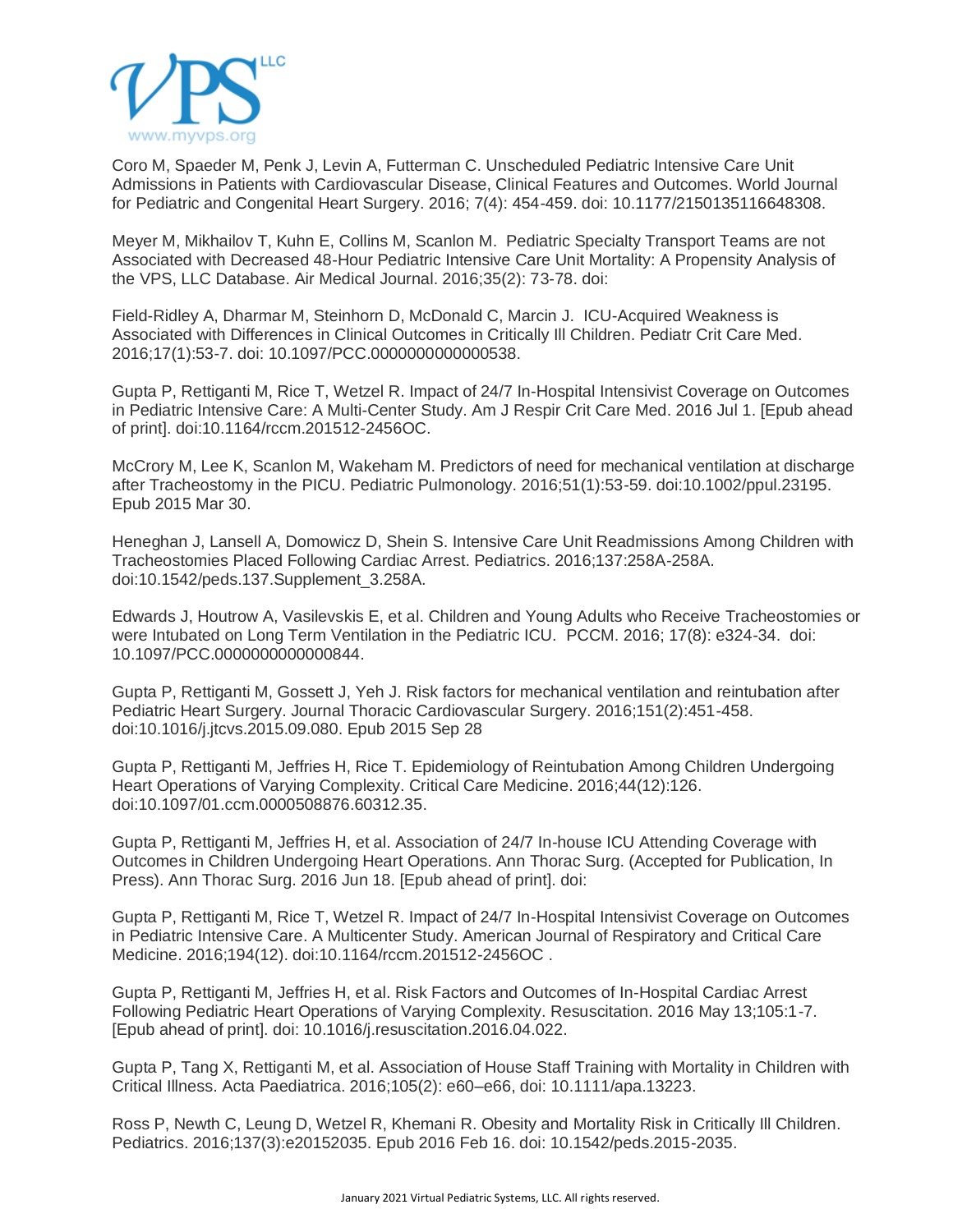

Gupta P, Richardson T, Hall M, et al. Effect of Inhaled Nitric Oxide on Outcomes in Children with Acute Lung Injury: Propensity Matched Analysis from a Linked Database. Crit Care Med. 2016 May 9. [Epub ahead of print]. doi: 10.1097/CCM.0000000000001837.

Gupta P, Rettiganti M, Fisher P, Chang A, Rice T, Wetzel R. Association of Freestanding Children's Hospitals with Outcomes in Children with Critical Illness. Crit Care Med. 2016 Aug 4. [Epub ahead of print]. doi:10.1097/CCM.0000000000001961.

Markovitz B, Kukuyeva I, Soto-Campos G, Khemani R. PICU Volume and Outcome: A Severity-Adjusted Analysis. PCCM. 2016;17(6):483-9. doi: 10.1097/PCC.0000000000000697.

Gupta P, Tang X, Rettiganti M, et al. Association of House Staff Training with Mortality in Children with Critical Illness. Acta Paediatrica. 2016;105(2): e60–e66, doi: 10.1111/apa.13223.

[Gupta](http://www.ncbi.nlm.nih.gov/pubmed/?term=Gupta%20P%5BAuthor%5D&cauthor=true&cauthor_uid=27513535) P, [Rettiganti](http://www.ncbi.nlm.nih.gov/pubmed/?term=Rettiganti%20M%5BAuthor%5D&cauthor=true&cauthor_uid=27513535) M, [Fisher](http://www.ncbi.nlm.nih.gov/pubmed/?term=Fisher%20PL%5BAuthor%5D&cauthor=true&cauthor_uid=27513535) P, [Chang](http://www.ncbi.nlm.nih.gov/pubmed/?term=Chang%20AC%5BAuthor%5D&cauthor=true&cauthor_uid=27513535) A, [Rice](http://www.ncbi.nlm.nih.gov/pubmed/?term=Rice%20TB%5BAuthor%5D&cauthor=true&cauthor_uid=27513535) T, Wetzel R. Association of Freestanding Children's Hospitals with Outcomes in Children with Critical Illness. Crit Care Med. 2016 Aug 4. [Epub ahead of print]. doi[:10.1097/CCM.0000000000001961.](http://dx.doi.org/10.1097/CCM.0000000000001961)

[Coro](http://pch.sagepub.com/search?author1=Melinda+D.+Coro&sortspec=date&submit=Submit) M, Spaeder M, Penk J, Levin A, Futterman C. Unscheduled Pediatric Intensive Care Unit Admissions in Patients with Cardiovascular Disease, Clinical Features and Outcomes. World Journal for Pediatric and Congenital Heart Surgery. 2016; 7(4): 454-459. doi: 10.1177/2150135116648308.

[Gupta](http://www.ncbi.nlm.nih.gov/pubmed/?term=Gupta%20P%5BAuthor%5D&cauthor=true&cauthor_uid=27367580) P, [Rettiganti](http://www.ncbi.nlm.nih.gov/pubmed/?term=Rettiganti%20M%5BAuthor%5D&cauthor=true&cauthor_uid=27367580) M, [Rice](http://www.ncbi.nlm.nih.gov/pubmed/?term=Rice%20TB%5BAuthor%5D&cauthor=true&cauthor_uid=27367580) T, Wetzel R. Impact of 24/7 In-Hospital Intensivist Coverage on Outcomes in Pediatric Intensive Care: A Multi-Center Study. Am J [Respir](http://www.ncbi.nlm.nih.gov/pubmed/27367580) Crit Care Med. 2016 Jul 1. [Epub ahead of print]. doi[:10.1164/rccm.201512-2456OC.](http://dx.doi.org/10.1164/rccm.201512-2456OC)

Gupta P, Rettiganti M, Jeffries H, et al. Association of 24/7 In-house ICU Attending Coverage with Outcomes in Children Undergoing Heart Operations. Ann Thorac Surg. (Accepted for Publication, In Press). Ann [Thorac](http://www.ncbi.nlm.nih.gov/pubmed/27324525) Surg. 2016 Jun 18. [Epub ahead of print]. doi[:http://dx.doi.org/10.1016/j.athoracsur.2016.04.042.](http://dx.doi.org/10.1016/j.athoracsur.2016.04.042)

Edwards J, Houtrow A, Vasilevskis E, et al. Children and Young Adults who receive tracheostomies or were intubated on Long Term Ventilation in the Pediatric ICU. PCCM. 2016; 17(8): e324-34. doi: 10.1097/PCC.0000000000000844.

Gupta P, Rettiganti M, Jeffries H, et al. Risk Factors and Outcomes of In-Hospital Cardiac Arrest Following Pediatric Heart Operations of Varying Complexity. Resuscitation. 2016 May 13;105:1-7. [Epub ahead of print]. doi: 10.1016/j.resuscitation.2016.04.022.

Gupta P, Richardson T, Hall M, et al. Effect of Inhaled Nitric Oxide on Outcomes in Children with Acute Lung Injury: Propensity Matched Analysis from a Linked Database. Crit Care Med. 2016 May 9. [Epub ahead of print]. doi: [10.1097/CCM.0000000000001837.](http://dx.doi.org/10.1097/CCM.0000000000001837)

Markovitz B, Kukuyeva I, Soto-Campos G, Khemani R. PICU Volume and Outcome: A Severity-Adjusted Analysis. PCCM. 2016;17(6):483-9. doi: 10.1097/PCC.0000000000000697.

Meyer M, Mikhailov T, Kuhn E, Collins M, Scanlon M. Pediatric Specialty Transport Teams are not Associated with Decreased 48-Hour Pediatric Intensive Care Unit Mortality: A Propensity Analysis of the VPS, LLC Database. Air Medical Journal. 2016;35(2): 73-78. doi: [http://dx.doi.org/10.1016/j.amj.2015.12.003.](http://dx.doi.org/10.1016/j.amj.2015.12.003)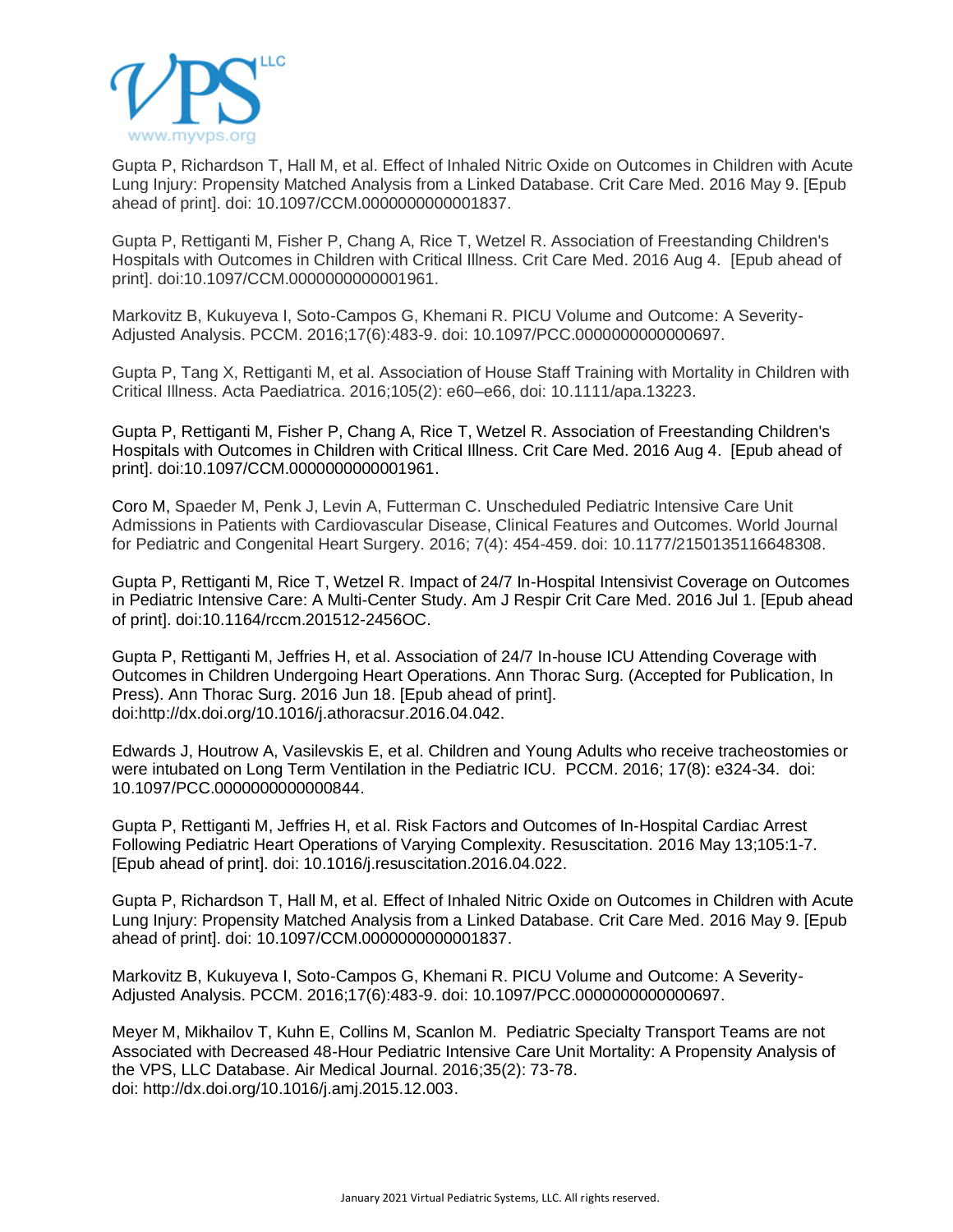

Ross P, Newth C, Leung D, Wetzel R, Khemani R. Obesity and Mortality Risk in Critically Ill Children. [Pediatrics.](http://www.ncbi.nlm.nih.gov/pubmed/26908670) 2016;137(3):e20152035. Epub 2016 Feb 16. doi: 10.1542/peds.2015-2035.

Gupta P, Tang X, Rettiganti M, et al. Association of House Staff Training with Mortality in Children with Critical Illness. Acta Paediatrica. 2016;105(2): e60–e66, doi: 10.1111/apa.13223.

Gupta P, Rettiganti M, Gossett J, et al. Risk factors for Mechanical Ventilation and Reintubation After Pediatric Heart Surgery. The Journal of Thoracic and Cardiovascular Surgery. 2016;151(2):451 - 458.e3 doi: [http://dx.doi.org/10.1016/j.jtcvs.2015.09.080.](http://dx.doi.org/10.1016/j.jtcvs.2015.09.080)

Field-Ridley A, Dharmar M, Steinhorn D, McDonald C, Marcin J. ICU-Acquired Weakness is Associated with Differences in Clinical Outcomes in Critically Ill Children. [Pediatr](http://www.ncbi.nlm.nih.gov/pubmed/26492063) Crit Care [Med.](http://www.ncbi.nlm.nih.gov/pubmed/26492063) 2016;17(1):53-7. doi: 10.1097/PCC.0000000000000538.

Jeffries H, Soto-Campos G, Katch A, Gall C, Rice T, Wetzel R. A Pediatric Index of Cardiac Surgical Intensive Care Mortality Risk Score for Pediatric Cardiac Critical Care. [Pediatr](http://www.ncbi.nlm.nih.gov/pubmed/26492063) Crit Care [Med.](http://www.ncbi.nlm.nih.gov/pubmed/26492063) 2015;16(9):846–852. doi: 10.1097/PCC.0000000000000489.

Nguyen T, Bhalla A, Leung D, Khemani R, Ross P. PICU Mortality and Body Habitus in Patients with Septicemia or Septic Shock. Critical Care Medicine.2015;43(12):253–254. doi: 10.1097/01.ccm.0000474839.78529.93

Zinter M, Dvorak C, Spicer A, Cowan M, Sapru A. New Insights into Multicenter PICU Mortality Among Pediatric Hematopoietic Stem Cell Transplant Patients. Crit Care Med. 2015;43(9):1986-94. doi: 10.1097/CCM.0000000000001085.

Toltzis P, Soto-Campus G, Kuhn E, Hahn R, Kanter R, Wetzel R. Evidence-Based Pediatric Outcome Predictors to Guide the Allocation of Critical Care Resources in a Mass Casualty Event. [Pediatr](http://www.ncbi.nlm.nih.gov/pubmed/26492063) Crit Care [Med.](http://www.ncbi.nlm.nih.gov/pubmed/26492063) 2015;16(7)[:e207–e216.](http://journals.lww.com/pccmjournal/toc/2015/09000) doi: 10.1097/PCC.0000000000000481

Gupta P, Tang X, Gossett J, et al. Variation of [Ventilation](http://www.ncbi.nlm.nih.gov/pubmed/?term=Variation+of+Ventilation+Practices+With+Center+Volume+After+Pediatric+Heart+Surgery) [Practices](http://www.ncbi.nlm.nih.gov/pubmed/?term=Variation+of+Ventilation+Practices+With+Center+Volume+After+Pediatric+Heart+Surgery) with center volume after pediatric heart surgery. Clin [Cardiol.](http://www.ncbi.nlm.nih.gov/pubmed/?term=Variation+of+Ventilation+Practices+With+Center+Volume+After+Pediatric+Heart+Surgery) 2015 Mar;38(3):178-84. doi: 10.1002/clc.22374. Epub 2015 Feb 23.

Edwards J, Vasilevskis E, Yoo E, et al. Adults with [childhood-onset](http://www.ncbi.nlm.nih.gov/pubmed/25466316) chronic conditions admitted to US pediatric and adult [intensive](http://www.ncbi.nlm.nih.gov/pubmed/25466316) care units. J Crit Care. 2015 Feb;30(1):201-6. doi: 10.1016/j.jcrc.2014.10.016. Epub 2014 Oct 25.

McCrory M, Gower E, Simpson S, Nakagawa T, Mou S, Morris P. Off-Hours [Admission](http://www.ncbi.nlm.nih.gov/pubmed/25287463) to Pediatric Intensive Care and [Mortality.Pediatrics.](http://www.ncbi.nlm.nih.gov/pubmed/25287463) Pediatrics. 2014 Nov;134(5):e1345-53. doi: 10.1542/peds.2014-1071. Epub 2014 Oct 6.

Panchal AK, Manzi J, Connolly S, Christensen M, Wakeham M, Goday PS, Mikhailov TA. Safety of Enteral Feedings in Critically Ill Children Receiving [Vasoactive](http://www.ncbi.nlm.nih.gov/pubmed/?term=Safety+of+Enteral+Feedings+in+Critically+Ill+Children+Receiving+Vasoactive+Agents) Agents. JPEN J Parenter Enteral Nutr. 2014 Aug 28. pii: 0148607114546533.

Gupta P, Tang X, Gall C, et al. [Epidemiology](http://www.ncbi.nlm.nih.gov/pubmed/25110249) and outcomes of in-hospital cardiac arrest in critically ill children across hospitals of varied center volume: a [multi-center](http://www.ncbi.nlm.nih.gov/pubmed/25110249) analysis. Resuscitation. 2014 Nov;85(11):1473-9. doi: 10.1016/j.resuscitation.2014.07.016. Epub 2014 Aug 7.

Zinter M, DuBois S, Spicer A, et al. [Pediatric](http://www.ncbi.nlm.nih.gov/pubmed/?term=pediatric+cancer+type+predicts+infection+rate) cancer type predicts infection rate, need for critical care [intervention,](http://www.ncbi.nlm.nih.gov/pubmed/?term=pediatric+cancer+type+predicts+infection+rate) and mortality in the pediatric intensive care unit. Intensive Care Med. 2014 Oct;40(10):1536-44. doi: 10.1007/s00134-014-3389-2. Epub 2014 Jul 15.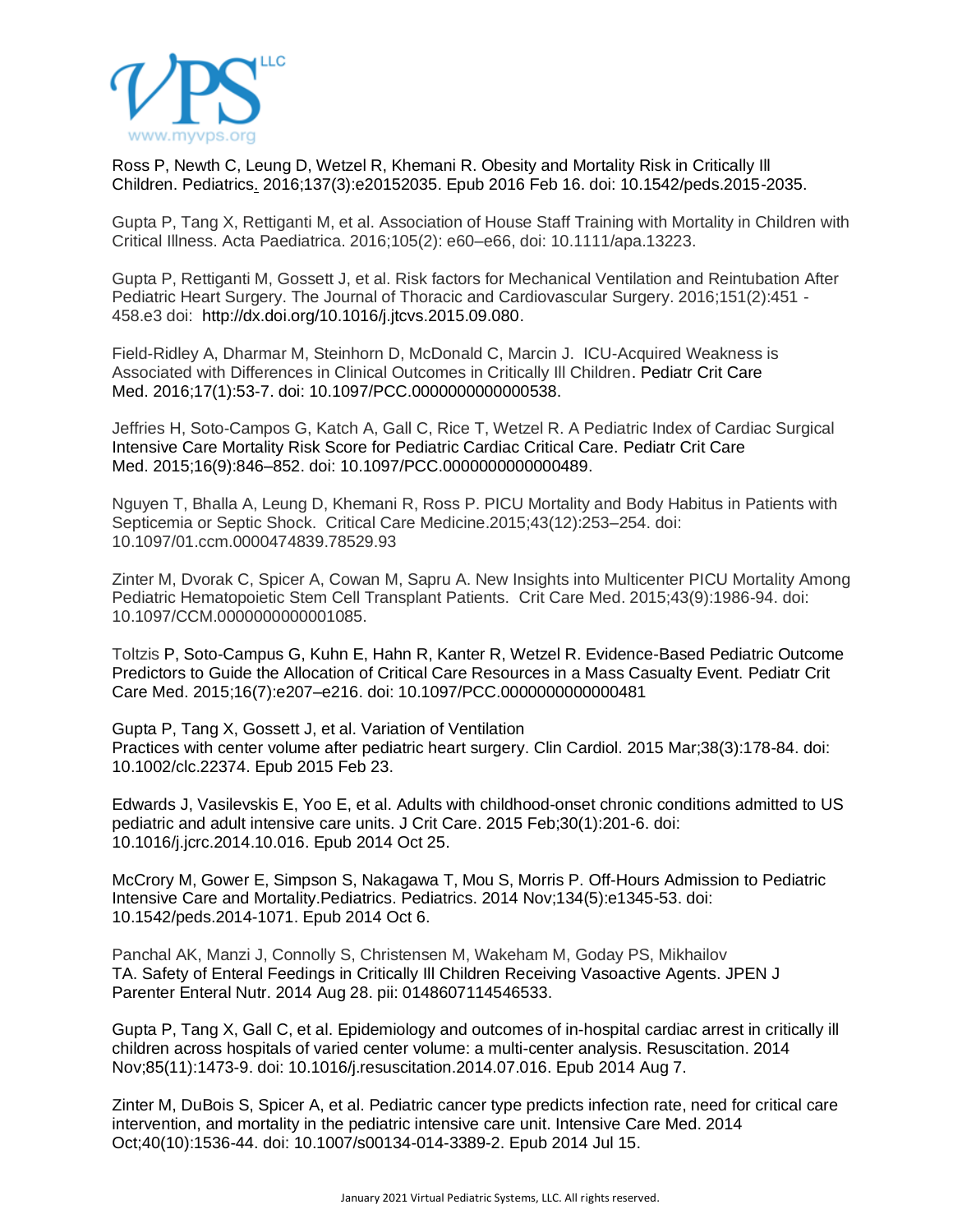

Bone, M, Feinglass, J, Goodman, D. Risk Factors for Acquiring Functional and Cognitive [Disabilities](http://www.ncbi.nlm.nih.gov/pubmed/?term=).+Risk+Factors+for+Acquiring+Functional+and+Cognitive+Disabilities+During+Admission+to+a+PICU.) During [Admission](http://www.ncbi.nlm.nih.gov/pubmed/?term=).+Risk+Factors+for+Acquiring+Functional+and+Cognitive+Disabilities+During+Admission+to+a+PICU.) to a PICU. Pediatr Crit Care Med. 2014 Sep;15(7):640-8. doi: 10.1097/PCC.0000000000000199

Panchal A, Manzi J, Connolly S, et al., Safety of Enteral Feedings in Critical Ill Children on [Vasoactive](http://www.ncbi.nlm.nih.gov/pubmed/25168592) [Agents.](http://www.ncbi.nlm.nih.gov/pubmed/25168592) JPEN J Parenter Enteral Nutr. 2014 Aug 28. pii: 0148607114546533. [Epub ahead of print]

Gaies M, Jeffries H, Niebler R, et al. Vasoactive-Inotropic Score Is Associated with Outcome After Infant Cardiac Surgery: An Analysis From the Pediatric Cardiac Critical Care Consortium and Virtual PICU System Registries. PCCM 2014. 15 (6). pp529-537. DOI: 10.1097/PCC.0000000000000153

Gupta P, Tang X, Gossett J, et al. [Association](http://www.ncbi.nlm.nih.gov/pubmed/?term=association+of+center+volume+with+outcomes+in+critically+ill+children+with+accute+asthma) of center volume with outcomes in critically ill children with acute [asthma.](http://www.ncbi.nlm.nih.gov/pubmed/?term=association+of+center+volume+with+outcomes+in+critically+ill+children+with+accute+asthma) Ann Allergy Asthma Immunol. 2014 Jul;113(1):42-7. doi: 10.1016/j.anai.2014.04.020. Epub 2014 May 14.

Wakeham M, Kuhn E, Lee J, McCrory M, Scanlon M, Use of [Tracheostomy](http://www.ncbi.nlm.nih.gov/pubmed/24789618) in the Pediatric Intensive Care Unit among Patients Requiring Prolonged [Mechanical](http://www.ncbi.nlm.nih.gov/pubmed/24789618) Ventilation.Intensive Care Med 2014 Jun;40(6)863-70.doi: 10.1007/s00134-014-3298-4. Epub 2014 May 1.

Mikhailov, T, Kuhn, E, Manzi,, J, et al. Early enteral nutrition is [associated](http://www.ncbi.nlm.nih.gov/pubmed/24403379) with lower mortality in critically ill [children.](http://www.ncbi.nlm.nih.gov/pubmed/24403379) JPEN J Parenter Enteral Nutr. 2014 May;38(4):459-66. doi: 10.1177/0148607113517903. Epub 2014 Jan 8.

Gupta P, Kacmarek RM, Wetzel RC. It is Too Eartly to declare Early or Late Rescue High-Frequency Oscillatory Ventilation Dead- Reply. JAMA Pediatr. 2014; 168(9): 863. doi:

Gupta P, Green J, Tang X, et al. Comparison of [high-frequency](http://www.ncbi.nlm.nih.gov/pubmed/24445980) oscillatory ventilation and conventional [mechanical](http://www.ncbi.nlm.nih.gov/pubmed/24445980) ventilation in pediatric respiratory failure. JAMA Pediatr. 2014 Mar;168(3):243-9, doi: 10.1001/jamapediatrics.2013.4463.

Iannucci G, Oster M, Chanani N, et al. The [Relationship](http://www.ncbi.nlm.nih.gov/pubmed/?term=The+Relationship+between+In-House+Attending+Coverage+and+Duration+of+Mechanical+Ventilation+Following+Congenital+Heart+Surgery) between In-House Attending Coverage and Duration of [Mechanical](http://www.ncbi.nlm.nih.gov/pubmed/?term=The+Relationship+between+In-House+Attending+Coverage+and+Duration+of+Mechanical+Ventilation+Following+Congenital+Heart+Surgery) Ventilation Following Congenital Heart Surgery, Pediatr Crit Care Med. 2014 Mar;15(3):258-63. doi: 10.1097/PCC.0000000000000068.

Russell, R, Ghanayem, N, Kuhn, E, Jeffries, H, Scanlon, M, & Rice, T. [Relationship](http://www.ncbi.nlm.nih.gov/pubmed/?term=Relationship+between+risk-adjustment.+World+Journal+for+Pediatric+and+Congenital+Heart+Surgery) between risk[adjustment.](http://www.ncbi.nlm.nih.gov/pubmed/?term=Relationship+between+risk-adjustment.+World+Journal+for+Pediatric+and+Congenital+Heart+Surgery) World Journal for Pediatric and Congenital Heart Surgery, World J Pediatr Congenit Heart Surg. 2014 Jan 1;5(1):16-21. doi: 10.1177/2150135113510008.

Edwards J, Lucas A, Stone P, Boscardin W, Dudley R, [Frequency,](http://www.ncbi.nlm.nih.gov/pubmed/?term=Frequency%2C+Risk+Factors%2C+and+Outcomes+of+Early+Unplanned+Readmissions+to+PICUs) Risk Factors, and Outcomes of Early Unplanned [Readmissions](http://www.ncbi.nlm.nih.gov/pubmed/?term=Frequency%2C+Risk+Factors%2C+and+Outcomes+of+Early+Unplanned+Readmissions+to+PICUs) to PICUs. Crit Care Med. 2013 Dec;41(12):2773-83. doi: 10.1097/CCM.0b013e31829eb970.

Wakeham M, Christensen M, Manzi J, Kuhn EM, Scanlon M, Goday PS, Mikhailov TA. Registered dietitians making a difference: early medical record [documentation](http://www.ncbi.nlm.nih.gov/pubmed/?term=Registered+Dietitians+Making+a+Difference%3A+Early+Medical+Record+Documentation+of+Estimated+Energy+Requirement+in+Critically+Ill+Children+Is+Associated+with+Higher+Daily+Energy+Intake+and+with+Use+of+the+Enteral+Route) of estimated energy [requirementin](http://www.ncbi.nlm.nih.gov/pubmed/?term=Registered+Dietitians+Making+a+Difference%3A+Early+Medical+Record+Documentation+of+Estimated+Energy+Requirement+in+Critically+Ill+Children+Is+Associated+with+Higher+Daily+Energy+Intake+and+with+Use+of+the+Enteral+Route) critically ill children is associated with higher daily energy intake and with use of the [enteral](http://www.ncbi.nlm.nih.gov/pubmed/?term=Registered+Dietitians+Making+a+Difference%3A+Early+Medical+Record+Documentation+of+Estimated+Energy+Requirement+in+Critically+Ill+Children+Is+Associated+with+Higher+Daily+Energy+Intake+and+with+Use+of+the+Enteral+Route) route. J Acad Nutr Diet. 2013 Oct;113(10):1311-6. doi: 10.1016/j.jand.2013.04.025. Epub 2013 Jun 28.

Ghuman, A, Newth, C, Khemani, R. Impact of Gender on Sepsis [Mortality](http://www.ncbi.nlm.nih.gov/pubmed/?term=Impact+of+Gender+on+Sepsis+Mortality+and+Severity+of+Illness+for+Prepubertal+and+Postpubertal+Children) and Severity of Illness for Prepubertal and [Postpubertal](http://www.ncbi.nlm.nih.gov/pubmed/?term=Impact+of+Gender+on+Sepsis+Mortality+and+Severity+of+Illness+for+Prepubertal+and+Postpubertal+Children) Children. The Journal of Pediatrics Sept 2013.163(3),pgs 835-840.e1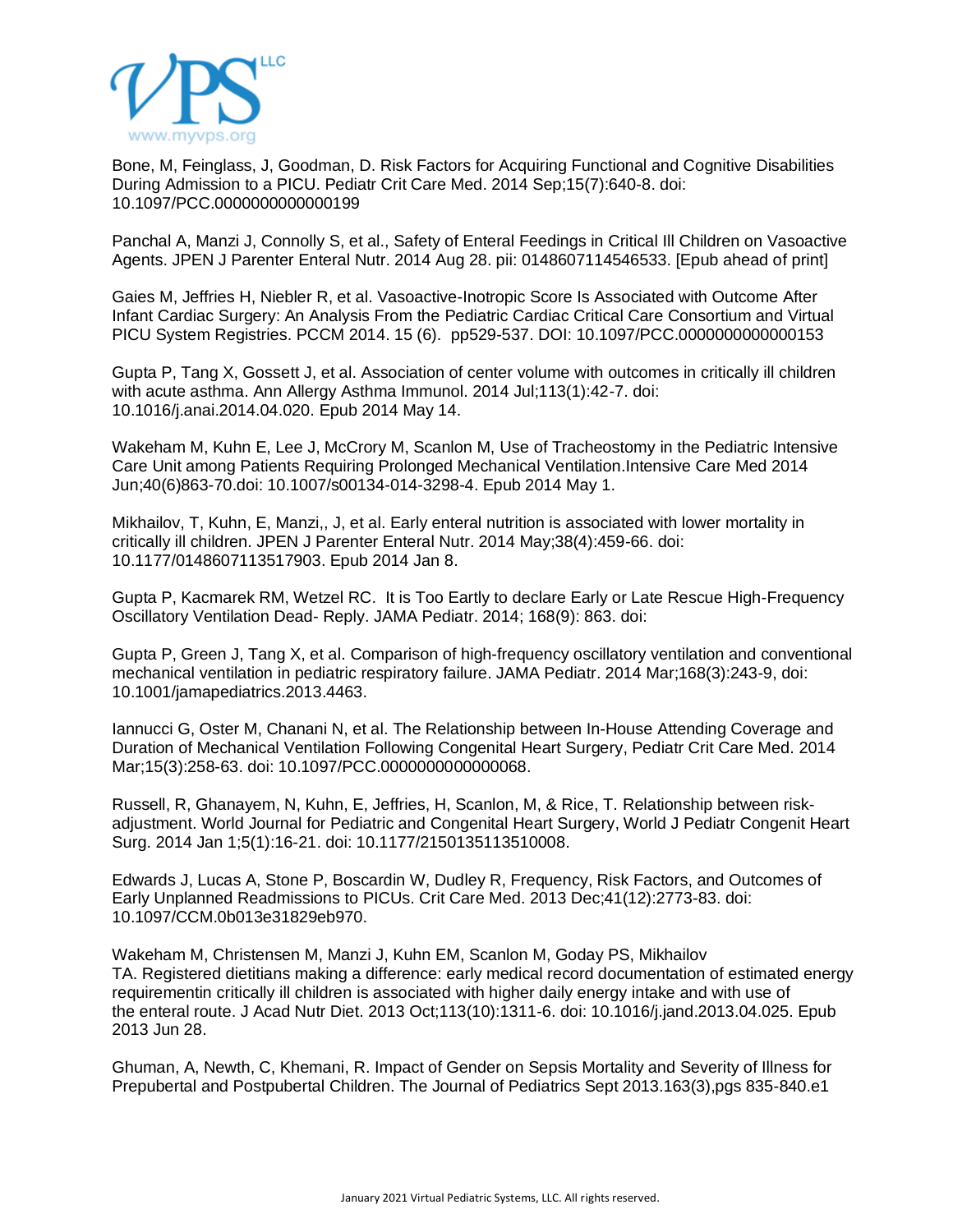

Czaja, A, Hosokawa, P, & Henderson, W. Unscheduled readmissions to the picu: [epidemiology,](http://www.ncbi.nlm.nih.gov/pubmed/?term=Unscheduled+readmissions+to+the+picu%3A+epidemiology%2C+risk+factors%2C+and+variation+among+centers.) risk factors, and [variation](http://www.ncbi.nlm.nih.gov/pubmed/?term=Unscheduled+readmissions+to+the+picu%3A+epidemiology%2C+risk+factors%2C+and+variation+among+centers.) among centers. Pediatr Crit Care Med., 2013 Jul;14(6):571-9. doi: 10.1097/PCC.0b013e3182917a68.

Cassidy, L, Lambropoulos, D, Enters, J, Farahzad, M, Gourlay, D, Lal, D, Health [Disparities](http://www.ncbi.nlm.nih.gov/pubmed/?term=Health+Disparities+Analysis+of+Critically+Ill+Pediatric+Trauma+Patients+in+Milwaukee%2C+Wisconsin) Analysis of Critically Ill Pediatric Trauma Patients in [Milwaukee,](http://www.ncbi.nlm.nih.gov/pubmed/?term=Health+Disparities+Analysis+of+Critically+Ill+Pediatric+Trauma+Patients+in+Milwaukee%2C+Wisconsin) Wisconsin, J Am Coll Surg. 2013 Aug;217(2):233- 9. doi: 10.1016/j.jamcollsurg.2013.02.032. Epub 2013 May 8

Edwards J, Houtrow A, Vasilevskis E, Dudley R, Okumura M; A [multi-institutional](http://www.ncbi.nlm.nih.gov/pubmed/?term=A+multi-institutional+profile+of+adults+admitted+to+pediatric+intensive+care+units) profile of adults admitted to pediatric [intensive](http://www.ncbi.nlm.nih.gov/pubmed/?term=A+multi-institutional+profile+of+adults+admitted+to+pediatric+intensive+care+units) care units, JAMA Pediatr. 2013 May;167(5):436-43. doi: 10.1001/jamapediatrics.2013.1316

Shibata, S, Khemani, R, Markovitz, B. Patient Origin Is Associated With Duration of [Endotracheal](http://www.ncbi.nlm.nih.gov/pubmed/?term=Patient+Origin+Is+Associated+With+Duration+of+Endotracheal+Intubation+and+PICU+Length+of+Stay+for+Children+With+Status+Asthmaticus) Intubation and PICU Length of Stay for Children With Status [Asthmaticus.](http://www.ncbi.nlm.nih.gov/pubmed/?term=Patient+Origin+Is+Associated+With+Duration+of+Endotracheal+Intubation+and+PICU+Length+of+Stay+for+Children+With+Status+Asthmaticus) J Intensive Care Med. 2014 May-Jun;29(3):154-9. doi: 10.1177/0885066613476446. Epub 2013 Feb 11

Sala, K, Karamessinis L, Zucker A, Carroll C. Respiratory Failure in Children with Status [Asthmaticus:](http://online.liebertpub.com/doi/abs/10.1089/ped.2012.0188?journalCode=ped) A Review of the VPS [Database.](http://online.liebertpub.com/doi/abs/10.1089/ped.2012.0188?journalCode=ped) Pediatric Allergy, Immunology, and Pulmonology. December 2012, 25(4): 226-230. doi:10.1089/ped.2012.0188.

Edwards J, Houtrow (A, Vasilevskis E, et al, Chronic [conditions](http://www.ncbi.nlm.nih.gov/pubmed/?term=Chronic+conditions+among+children+admitted+to+U.S.+pediatric+intensive+care+units%3A+their+prevalence+and+impact+on+risk+for+mortality+and+prolonged+length+of+stay) among children admitted to U.S. pediatric intensive care units: their [prevalence](http://www.ncbi.nlm.nih.gov/pubmed/?term=Chronic+conditions+among+children+admitted+to+U.S.+pediatric+intensive+care+units%3A+their+prevalence+and+impact+on+risk+for+mortality+and+prolonged+length+of+stay) and impact on risk for mortality and prolonged length of [stay.](http://www.ncbi.nlm.nih.gov/pubmed/?term=Chronic+conditions+among+children+admitted+to+U.S.+pediatric+intensive+care+units%3A+their+prevalence+and+impact+on+risk+for+mortality+and+prolonged+length+of+stay) Crit Care Med. 2012 Jul;40(7):2196-203.

Weiss, S, Parker, B, Bullock, M, et al, Defining pediatric sepsis by different criteria: [Discrepancies](http://www.ncbi.nlm.nih.gov/pubmed/?term=Defining+pediatric+sepsis+by+different+criteria%3A+Discrepancies+in+populations+and+implications+for+clinical+practice) in populations and [implications](http://www.ncbi.nlm.nih.gov/pubmed/?term=Defining+pediatric+sepsis+by+different+criteria%3A+Discrepancies+in+populations+and+implications+for+clinical+practice) for clinical practice, [Pediatr](http://www.ncbi.nlm.nih.gov/pubmed/22460773) Crit Care Med. 2012 Jul;13(4):e219-26. doi: 10.1097/PCC.0b013e31823c98da.

Ingaramo, O., Khemani, R., Markovitz, B, Epstein, D, Effect of race on the [timing](http://www.ncbi.nlm.nih.gov/pubmed/?term=Effect+of+race+on+the+timing+of+the+Glenn+and+Fontan+procedures+for+single-ventricle+congenital+heart+disease) of the Glenn and Fontan procedures for [single-ventricle](http://www.ncbi.nlm.nih.gov/pubmed/?term=Effect+of+race+on+the+timing+of+the+Glenn+and+Fontan+procedures+for+single-ventricle+congenital+heart+disease) congenital heart disease, Pediatr Crit Care Med. 2012 Mar;13(2):174-7. doi: 10.1097/PCC.0b013e3182231862.

Higgerson, R, Laswon, K, Christie, L, et al, Incidence and Risk Factors [Associated](http://www.ncbi.nlm.nih.gov/pubmed/?term=Incidence+and+Risk+Factors+Associated+with+Venous+Thrombotic+Events+in+Pediatric+ICU+Patients) with Venous [Thrombotic](http://www.ncbi.nlm.nih.gov/pubmed/?term=Incidence+and+Risk+Factors+Associated+with+Venous+Thrombotic+Events+in+Pediatric+ICU+Patients) Events in Pediatric ICU Patients. Pediatr Crit Care Med. 2011 Nov;12(6):628-34. doi:10.1097/PCC.0b013e318207124a

Hanson, S, Lawson, K, Brown A, et al, Current Treatment of Venous [Thromboembolism](http://www.ncbi.nlm.nih.gov/pubmed/?term=Current+Treatment+of+Venous+Thromboembolism+in+Children+Admitted+to+Pediatric+Intensive+Care+Units) in Children Admitted to Pediatric [Intensive](http://www.ncbi.nlm.nih.gov/pubmed/?term=Current+Treatment+of+Venous+Thromboembolism+in+Children+Admitted+to+Pediatric+Intensive+Care+Units) Care Units. Paediatr [Anaesth.](http://www.ncbi.nlm.nih.gov/pubmed/?term=Current+Treatment+of+Venous+Thromboembolism+in+Children+Admitted+to+Pediatric+Intensive+Care+Units) 2011 Oct;21(10):1052-7. doi: 10.1111/j.1460-9592.2011.03653.x. Epub 2011 Jul 18

Wetzel, R, Sachdeva, R, Rice, T, Are all ICUs the [same?.](http://www.ncbi.nlm.nih.gov/pubmed/21554489) Paediatr Anaesth. 2011 Jul;21(7):787-93. doi: 10.1111/j.1460-9592.2011.03595.x. Epub 2011 May 9

Faustino, E, Lawson, K, Northrup V, Higgerson R, [Mortality-adjusted](http://www.ncbi.nlm.nih.gov/pubmed/?term=Duration+of+Mechanical+Ventilation+in+Critically+Ill+Children+with+Incident+Symptomatic+Central+Venous+Line-Related+Deep+Venous+Thrombosis) Duration of Mechanical Ventilation in Critically Ill Children with [Symptomatic](http://www.ncbi.nlm.nih.gov/pubmed/?term=Duration+of+Mechanical+Ventilation+in+Critically+Ill+Children+with+Incident+Symptomatic+Central+Venous+Line-Related+Deep+Venous+Thrombosis) Central Venous Line-Related Deep Venous Thrombosis. Crit Care Med. 2011 May;39(5):1151-6. doi: 10.1097/CCM.0b013e31820eb8a1

Deeter K, King M, Ridling D, Irby G, Lynn A, Zimmerman J. Successful [Implementation](http://www.ncbi.nlm.nih.gov/pubmed/?term=Successful+Implementation+of+a+Pediatric+Sedation+Protocol+For+Mechanically+Ventilated+Patients.) of a Pediatric Sedation Protocol For [Mechanically](http://www.ncbi.nlm.nih.gov/pubmed/?term=Successful+Implementation+of+a+Pediatric+Sedation+Protocol+For+Mechanically+Ventilated+Patients.) Ventilated Patients. Crit Care Med. 2011 Apr;39(4):683-8. doi: 10.1097/CCM.0b013e318206cebf

Epstein D, Wong C, Khemani R, et al. [Race/Ethnicity](http://www.ncbi.nlm.nih.gov/pubmed?term=Race%5BTitle%5D%20AND%20Ethnicity%5BTitle%5D%20AND%20associated%5BTitle%5D%20AND%20mortality%5BTitle%5D%20AND%20PICU%5BTitle%5D) is not associated with mortality in the PICU. [Pediatrics.](http://www.ncbi.nlm.nih.gov/pubmed?term=Race%5BTitle%5D%20AND%20Ethnicity%5BTitle%5D%20AND%20associated%5BTitle%5D%20AND%20mortality%5BTitle%5D%20AND%20PICU%5BTitle%5D) Pediatrics: 2011 Mar;127(3):e588-97. Doi: 10.1542/peds. 2010-0394 Epub 2011 Feb 28.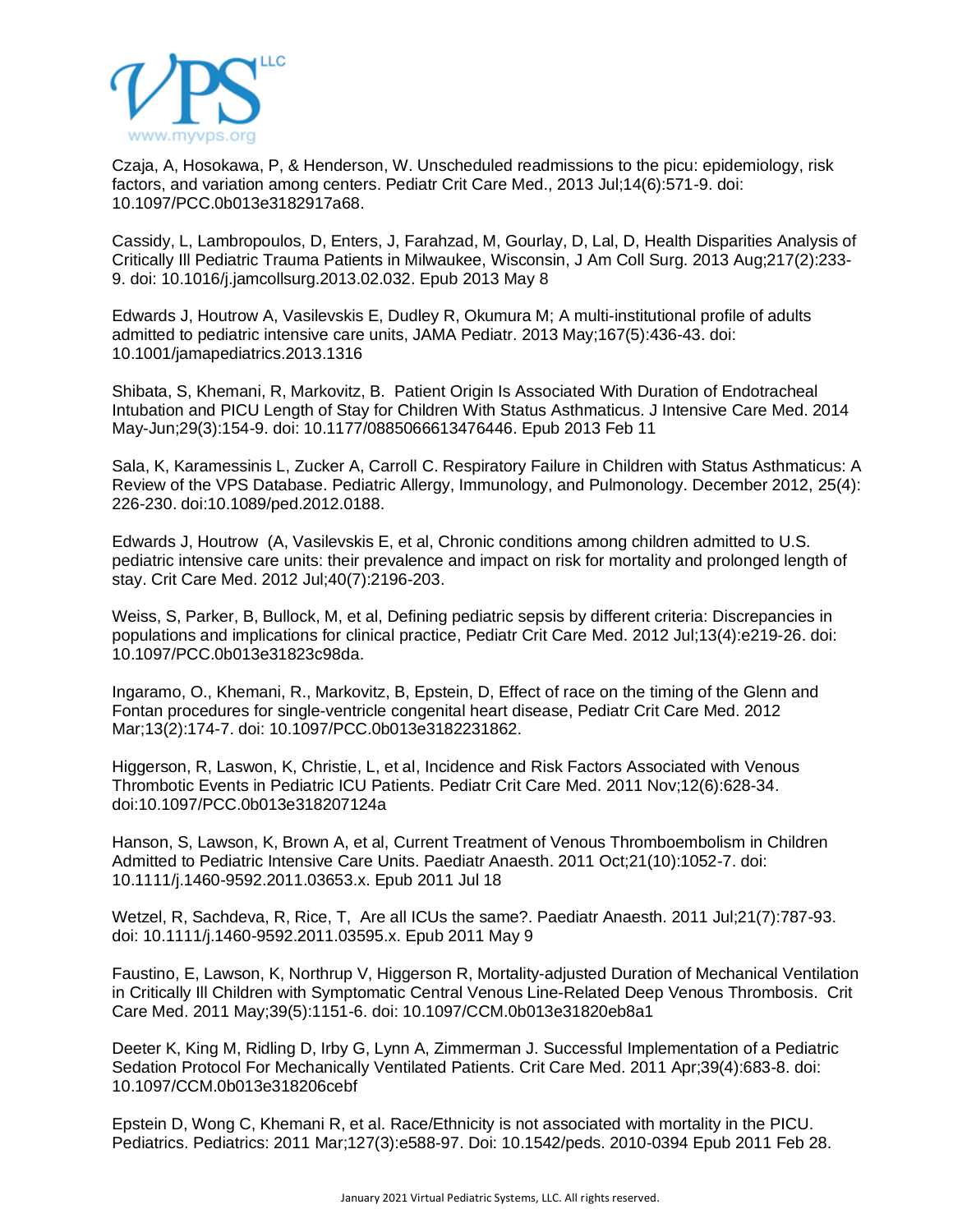

Schindler C, Mikhailov T, Kuhn E, et al . Protecting Fragile Skin: Nursing [Interventions](http://www.ncbi.nlm.nih.gov/pubmed/?term=Protecting+Fragile+Skin%3A+Nursing+Interventions+to+Decrease+Development+of+Pressure+Ulcers+in+Pediatric+Intensive+Care.) to Decrease [Development](http://www.ncbi.nlm.nih.gov/pubmed/?term=Protecting+Fragile+Skin%3A+Nursing+Interventions+to+Decrease+Development+of+Pressure+Ulcers+in+Pediatric+Intensive+Care.) of Pressure Ulcers in Pediatric Intensive Care. Am J Crit Care. 2011 Jan;20(1):26-35.

Lee K, Tieves K, Scanlon M. [Alterations](http://www.ncbi.nlm.nih.gov/pubmed/20819890) in end-of-life support in the pediatric intensive care unit. Pediatrics. 2010 Oct; 126(4):e859-64. Epub 2010 Sep 6. Doi: 101542/pedS2010-2014.

Typpo K, Petersen N, Hallman D, Markovitz B, Mariscalco M, Day 1 multiple organ [dysfunction](http://www.ncbi.nlm.nih.gov/pubmed/?term=Day+1+multiple+organ+dysfunction+syndrome+is+associated+with+poor+functional+outcome+and+mortality+in+the+pediatric+intensive+care+unit) syndrome is [associated](http://www.ncbi.nlm.nih.gov/pubmed/?term=Day+1+multiple+organ+dysfunction+syndrome+is+associated+with+poor+functional+outcome+and+mortality+in+the+pediatric+intensive+care+unit) with poor functional outcome and mortality in the pediatric intensive care unit, Pediatr Crit Care Med. 2009 Sep;10(5):562-70.

LaRovere J, Jeffries H, Sachdeva R, et al, [Databases](http://www.ncbi.nlm.nih.gov/pubmed/?term=Databases+for+assessing+the+outcomes+of+the+treatment+of+patients+with+congenital+and+paediatric+cardiac+disease--the+perspective+of+critical+care) for assessing the outcomes of the treatment of patients with congenital and paediatric cardiac [disease--the](http://www.ncbi.nlm.nih.gov/pubmed/?term=Databases+for+assessing+the+outcomes+of+the+treatment+of+patients+with+congenital+and+paediatric+cardiac+disease--the+perspective+of+critical+care) perspective of critical care, Cardiol Young. 2008 Dec;18 Suppl 2:130-6. Doi: 10.1017/S1047951108002886.

Odetola F, Rosenberg A, Davis M, Clark S, Dechert R, Shanley T., Do outcomes vary [according](http://www.ncbi.nlm.nih.gov/pubmed/?term=Do+outcomes+vary+according+to+the+source+of+admission+to+the+pediatric+intensive+care+unit%3F) to the source of [admission](http://www.ncbi.nlm.nih.gov/pubmed/?term=Do+outcomes+vary+according+to+the+source+of+admission+to+the+pediatric+intensive+care+unit%3F) to the pediatric intensive care unit? Pediatr Crit Care Med. 2008 Jan;9(1):20-5. Doi: 10.1097/01.PCC.0000298642.11872:29.

Gorman M, Sachdeva R, Rice T, Wetzel R., Support for PICUs and the PRISM scoring [algorithms,](http://www.ncbi.nlm.nih.gov/pubmed/?term=Support+for+PICUs+and+the+PRISM+scoring+algorithms) Pediatr Crit Care Med. 2009 Jan;10(1):143-4. doi: 10.1097/PCC.0b013e3181937bf4

Schindler C, Mikhailov T, Fischer K, Lukasiewicz G, Kuhn E, Duncan L., Skin integrity in [critically](http://www.ncbi.nlm.nih.gov/pubmed/?term=Skin+integrity+in+critically+ill+and+injured+children.) ill and injured [children.](http://www.ncbi.nlm.nih.gov/pubmed/?term=Skin+integrity+in+critically+ill+and+injured+children.) Am J Crit Care. 2007 Nov;16(6):568-74.

Odetola F, Clark S, Dechert R, Shanley T.,Going back for more: an [evaluation](http://www.ncbi.nlm.nih.gov/pubmed/?term=Going+back+for+more%3A+an+evaluation+of+clinical+outcomes+and+characteristics+of+readmissions+to+a+pediatric+intensive+care+unit.) of clinical outcomes and [characteristics](http://www.ncbi.nlm.nih.gov/pubmed/?term=Going+back+for+more%3A+an+evaluation+of+clinical+outcomes+and+characteristics+of+readmissions+to+a+pediatric+intensive+care+unit.) of readmissions to a pediatric intensive care unit., Pediatr Crit Care Med. 2007 Jul;8(4):343-7; CEU quiz 357.

Odetola F, Shanley T, Gurney J, et al. [Characteristics](http://www.ncbi.nlm.nih.gov/pubmed/?term=Characteristics+and+outcomes+of+interhospital+transfers+from+level+II+to+level+I+pediatric+intensive+care+units) and outcomes of interhospital transfers from level II to level I pediatric [intensive](http://www.ncbi.nlm.nih.gov/pubmed/?term=Characteristics+and+outcomes+of+interhospital+transfers+from+level+II+to+level+I+pediatric+intensive+care+units) care units., Pediatr Crit Care Med. 2006 Nov;7(6):536-40.

Sachdeva RC, Rice TB, Implementation of a validated Pediatric Critical Care Database for Quality and Outcomes Assessment., Pediatric Critical Care Medicine September 2006.

Sachdeva R, Wetzel R, Gorman M, Rice T. Public reporting of Outcomes, Medical [Malpractice](http://journals.lww.com/pccmjournal/Citation/2006/09000/PUBLIC_REPORTING_OF_OUTCOMES,_MEDICAL_MALPRACTICE.87.aspx) Trends and Pediatric [Intensive](http://journals.lww.com/pccmjournal/Citation/2006/09000/PUBLIC_REPORTING_OF_OUTCOMES,_MEDICAL_MALPRACTICE.87.aspx) Care in the U.S. Pediatric Critical Care Medicine, September 2006, Volume 7 Issue 5: 515

Kurachek S, Newth C, Quasney M, et al. Extubation failure in pediatric intensive care: a [multiple-center](http://www.ncbi.nlm.nih.gov/pubmed/?term=Extubation+failure+in+pediatric+intensive+care%3A+a+multiple-center+study+of+risk+factors+and+outcomes.) study of risk factors and [outcomes.,](http://www.ncbi.nlm.nih.gov/pubmed/?term=Extubation+failure+in+pediatric+intensive+care%3A+a+multiple-center+study+of+risk+factors+and+outcomes.) Crit Care Med. 2003 Nov;31(11):2657-64.

Mahle W, Chanani N, Wolf M., Early [Extubation](http://content.onlinejacc.org/article.aspx?articleID=1664647) Following Infant Heart Surgery. ACC abstract J Am Coll Cardiol. 2013;61(10\_S).doi:10.1016/So735-1097(13)60500-8

Srinivasan,R, Uluski R, Sala, K, Karamessinis L, Smith S, Carroll C. Who Are The Children [Intubated](http://www.researchgate.net/publication/236933305_Who_Are_the_Children_Intubated_Only_Briefly_for_Status_Asthmaticus) Only Briefly For Status [Asthmaticus?.](http://www.researchgate.net/publication/236933305_Who_Are_the_Children_Intubated_Only_Briefly_for_Status_Asthmaticus) Chest (Impact Factor: 7.13). 10/2012; 142(4\_MeetingAbstracts):763A. DOI: 10.1378/chest.1387429

24/7 PICU attending coverage not [associated](http://journals.lww.com/ccmjournal/toc/2012/02000) with improved outcomes Crit Care Med. 2012 Feb: 40(2)

Czaja, A, Scanlon, M, Kuhn, E, & Jeffries, H. [Performance](http://journals.lww.com/pccmjournal/Abstract/2011/03000/Performance_of_the_Pediatric_Index_of_Mortality_2.9.aspx) of the pediatric index of mortality 2 for [pediatric](http://journals.lww.com/pccmjournal/Abstract/2011/03000/Performance_of_the_Pediatric_Index_of_Mortality_2.9.aspx) cardiac surgery patients. Pediatr Crit Care Med, 2011; 12(2), 184-9. doi: 10.1097/PCC.0b013e3181e89694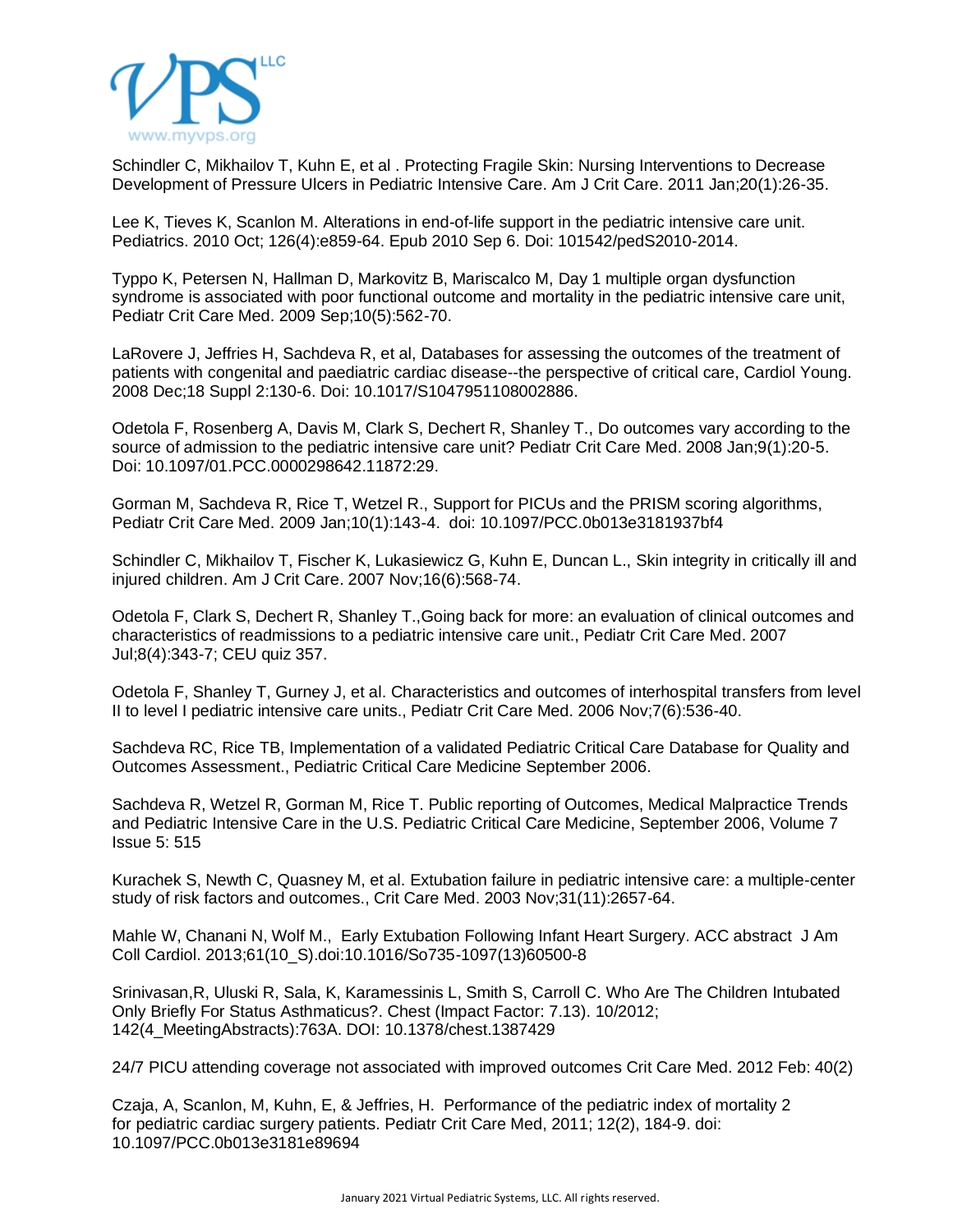

Does in-house attending coverage in PICU setting impact patient [outcomes?,](http://journals.lww.com/ccmjournal/toc/2010/09000) Crit Care Med. 2010 Sept: 39(9)

Markovitz B, Khemani R. Impact of PICU volume on severity of illness adjusted mortality. Critical Care Medicine (supp) (2009) Dec;37(12) A356(729). <http://journals.lww.com/ccmjournal/toc/2009/12001>

Gall CM, Jeffries HE, Lee JY, Kuhn E, Wetzel RC, Rice TB, Gorman M, Sachdeva RC. Development of a new method to risk adjust outcomes for cardiac critical care patients [abstract]. Crit Care Med. 2009;37(12 suppl):A291 <http://journals.lww.com/ccmjournal/toc/2009/12001>

Goday P, Vermilyea S, Kuhn E, Otto M, Mikhailov T. Admission anthropometric measures and outcomes in the pediatric intensive care unit (PICU) [abstract]. Presented as a poster at Clinical Nutrition Week 2009. JPEN J Parenter Enteral Nutr 33(2):237-8, 2009

Sachdeva R, Kuhn E, Gall C, Rice T, Gorman M, Wetzel R. A need for development of diagnosisspecific severity of illness tools for risk adjustment [abstract 338]. In: Critical Care Medicine, 2009; 36(suppl 12):A83. <http://journals.lww.com/ccmjournal/toc/2009/12001>

Wetzel R, Kuhn E, Gall C, Rice T, Sachdeva R, Gorman M. Demonstrating time-dependent drift in a validated risk adjustment tool [abstract 27]. In: Critical Care Medicine, 2009; 36(suppl 12):A8. <http://journals.lww.com/ccmjournal/toc/2009/12001>

Goday P, Kuhn E, Sachdeva R Mikhailov T. Does admission weight influence mortality and morbidity in the Pediatric Intensive Care Unit (PICU)? Oral presentation at Clinical Nutrition Week 2008. JPEN J Parenter Enteral Nutr 32:316-7, 2008 [https://www.abbott.ch/fileadmin/docs/nutrition/Newsletter\\_ASPEN\\_2008.pdf](https://www.abbott.ch/fileadmin/docs/nutrition/Newsletter_ASPEN_2008.pdf)

Sachdeva R, Wetzel R, Gorman M, Rice T. [Implementation](http://journals.lww.com/pccmjournal/Citation/2006/09000/IMPLEMENTATION_OF_A_VALIDATED_PEDIATRIC_CRITICAL.86.aspx) of a validated pediatric critical care database for quality and outcomes [assessment.](http://journals.lww.com/pccmjournal/Citation/2006/09000/IMPLEMENTATION_OF_A_VALIDATED_PEDIATRIC_CRITICAL.86.aspx) Pediatr Crit Care Med. 2006;7(5):515

Sachdeva R; Wetzel R; Gorman M; Rice, T. Public Reporting of Outcomes, Medical [Malpractice](http://journals.lww.com/pccmjournal/Citation/2006/09000/PUBLIC_REPORTING_OF_OUTCOMES,_MEDICAL_MALPRACTICE.87.aspx) Trends, and Pediatric [Intensive](http://journals.lww.com/pccmjournal/Citation/2006/09000/PUBLIC_REPORTING_OF_OUTCOMES,_MEDICAL_MALPRACTICE.87.aspx) Care in the U.S. [abstract]. Pediatr Crit Care Med. 2006;7(5):515. Sachdeva RC., Rice TB., Enhancing Transparency and Communication to Improve Quality. NACHRI 2006 Annual Meeting, Boston, MA, October 2006.

Scanlon M, Wetzel R, Rice T. [Application](http://journals.lww.com/pccmjournal/Citation/2005/01000/Application_of_Pediatric_Critical_Care_Quality.59.aspx) of pediatric critical care quality indicators using a picu clinical [database](http://journals.lww.com/pccmjournal/Citation/2005/01000/Application_of_Pediatric_Critical_Care_Quality.59.aspx) [abstract]. Pediatr Crit Care Med. 2005;6(1):A7.

Tieves K, Scanlon M, Rice T, Havens P. [Outcome](http://journals.lww.com/pccmjournal/Citation/2005/01000/Outcome_of_Pediatric_Patients_with_Head_Injury_.110.aspx) of pediatric patients with head injury: center [differences](http://journals.lww.com/pccmjournal/Citation/2005/01000/Outcome_of_Pediatric_Patients_with_Head_Injury_.110.aspx) in mortality and functional outcome at picu discharge [abstract]. Pediatr Crit Care Med. 2005;6(1):A58.

Tieves, K, Scanlon, M, Rice, T, Havens, P, [Outcome](http://pedsccm.org/ORG-MEET/PCCC2004/PCCC_2004_abstracts.htm) of Pediatric Patients with Head Injury: Center [differences](http://pedsccm.org/ORG-MEET/PCCC2004/PCCC_2004_abstracts.htm) in mortality and functional outcome at PICU Discharge. Pediatric Critical Care Colloquium, New York, New York, September 2004. Pediatric Critical Care Medicine 2005; 6 (1) p.118.

Scanlon, M. C., Tieves, K. S., Wetzel, R., Rice, T. B. Application of Pediatric Critical Care Quality Indicators to a PICU Clinical Database. Pediatric Critical Care Colloquium, New York, New York, September 2004. Pediatric Critical Care Medicine 2005; 6 (1) p. 104.